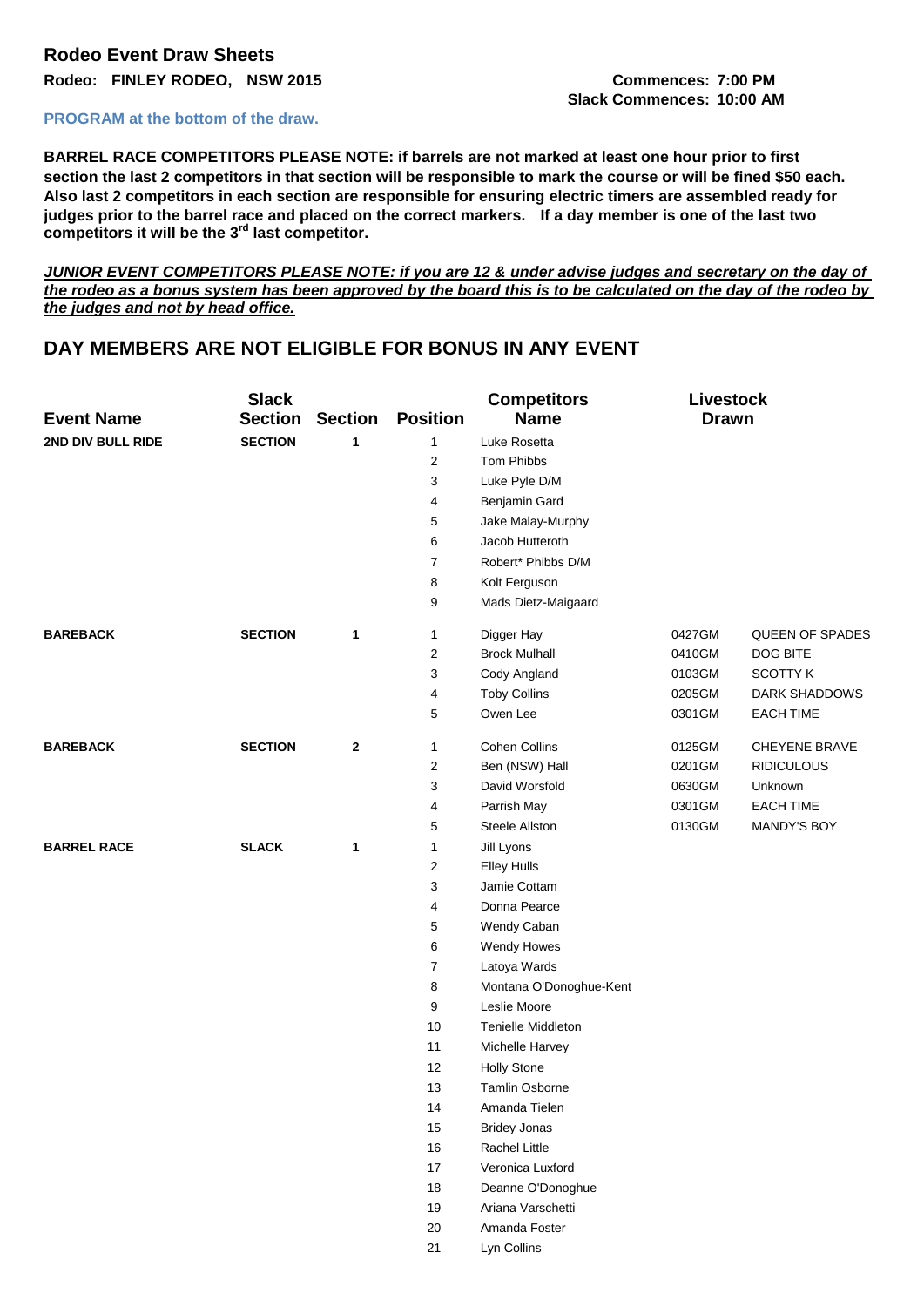|                         |                |                | 22             | Siobhan* Green D/M             |
|-------------------------|----------------|----------------|----------------|--------------------------------|
|                         |                |                | 23             | Amber McIntyre                 |
|                         |                |                | 24             | Ryley Menz                     |
|                         |                |                | 25             | Jackie Haebich                 |
|                         |                |                | 26             | Cherie O'Donoghue              |
| <b>BARREL RACE</b>      | <b>SECTION</b> | $\mathbf{1}$   | $\mathbf{1}$   | Alice* Fitzpatrick D/M         |
|                         |                |                | $\overline{2}$ | Jane Fay                       |
|                         |                |                | 3              | Natalie Hutchinson             |
|                         |                |                | 4              | Julie Breed                    |
|                         |                |                | 5              | Tamara Walker                  |
|                         |                |                | 6              | Sarah Hoare                    |
|                         |                |                | $\overline{7}$ | Stephanie Gard                 |
|                         |                |                | 8              | Katrina Rutherfurd             |
|                         |                |                | 9              |                                |
|                         |                |                | 10             | Jenny Heath<br>Teneille Little |
|                         |                |                |                | Adele Edwards                  |
|                         |                |                | 11             |                                |
|                         |                |                | 12             | Jamie-Lee Williams             |
|                         |                |                | 13             | Candy Michaelis                |
|                         |                |                | 14             | Nicole McDonald                |
|                         |                |                | 15             | Amber Burns                    |
|                         |                |                | 16             | Jody Batchelor                 |
|                         |                |                | 17             | Maddison Bongart               |
|                         |                |                | 18             | Shianne O'Donoghue-Kent        |
|                         |                |                | 19             | Vicki Schiller                 |
|                         |                |                | 20             | Dusty McPhee                   |
| <b>BREAKAWAY ROPING</b> | <b>SLACK</b>   | 1              | $\mathbf{1}$   | Amber Burns                    |
|                         |                |                | 2              | Ryley Menz                     |
|                         |                |                | 3              | Rebecca Van Houten             |
|                         |                |                | 4              | Melanie Drysdale               |
|                         |                |                | 5              | Jill Lyons                     |
|                         |                |                | 6              | Shianne O'Donoghue-Kent        |
|                         |                |                | $\overline{7}$ | Yvonne Emerson                 |
|                         |                |                | 8              | Jamie-Lee Williams             |
|                         |                |                | 9              | Lisa Cannell                   |
|                         |                |                |                | Amanda Watson                  |
|                         |                |                | 10<br>11       | Vicki Schiller                 |
|                         |                |                |                |                                |
|                         |                |                | 12             | <b>Tracey Pohlman</b>          |
|                         |                |                | 13             | <b>Tricia Williams</b>         |
|                         |                |                | 14             | <b>Elley Hulls</b>             |
| <b>BREAKAWAY ROPING</b> | <b>SLACK</b>   | $\overline{2}$ | $\mathbf{1}$   | <b>Candice Douglass</b>        |
|                         |                |                | $\overline{2}$ | Karen Kapeller                 |
|                         |                |                | 3              | Karen Fish Jnr                 |
|                         |                |                | 4              | Sarah Hoare                    |
|                         |                |                | 5              | Nicole McDonald                |
|                         |                |                | 6              | Emma Cone                      |
|                         |                |                | $\overline{7}$ | Tenielle Middleton             |
|                         |                |                | 8              | Latteliah DeSpirt              |
|                         |                |                | 9              | Ariana Varschetti              |
|                         |                |                | 10             | Erin Beattie                   |
|                         |                |                | 11             | Christie Bavistock             |
|                         |                |                | 12             | Veronica Luxford               |
|                         |                |                | 13             | Jenny Heath                    |
|                         |                |                | 14             | Skye Evans                     |
| <b>BREAKAWAY ROPING</b> | <b>SECTION</b> | $\mathbf{1}$   | $\mathbf{1}$   | Wendy Caban                    |
|                         |                |                | $\overline{2}$ | Cherie O'Donoghue              |
|                         |                |                | 3              | Anna McPhee                    |
|                         |                |                | 4              | Leslie Moore                   |
|                         |                |                | 5              | Stephanie Gard                 |
|                         |                |                | 6              | Jane Fay                       |
|                         |                |                |                |                                |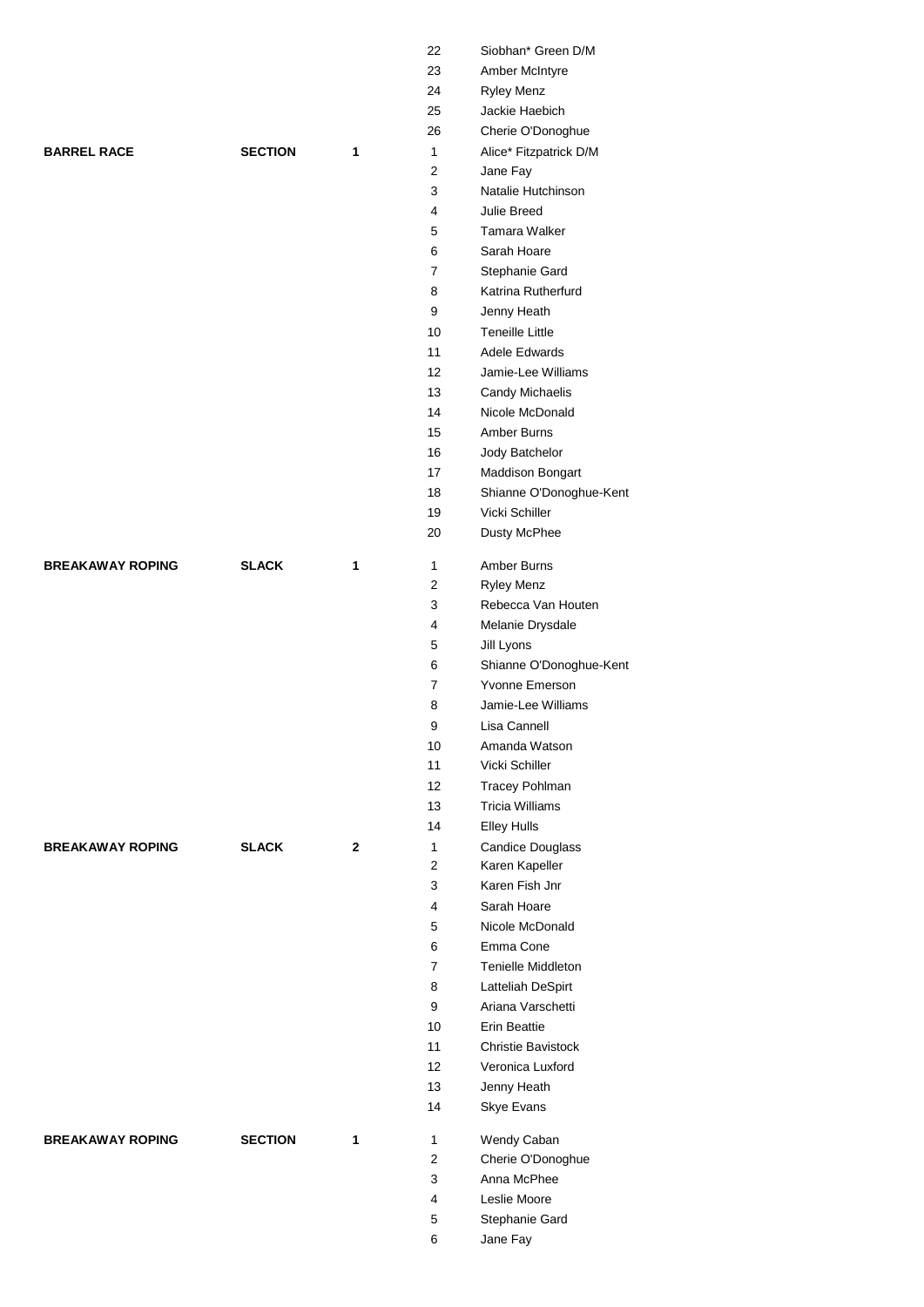|                           |                |             | $\overline{7}$          | Jamie Cottam              |        |                       |
|---------------------------|----------------|-------------|-------------------------|---------------------------|--------|-----------------------|
|                           |                |             | 8                       | Casey-Lee Collins         |        |                       |
|                           |                |             | 9                       | Danielle Marshall         |        |                       |
| <b>BULL RIDE</b>          | <b>SECTION</b> | 1           | 1                       | Roy Dunn                  | 25 GM  | <b>BLOOD N BONE</b>   |
|                           |                |             | $\overline{\mathbf{c}}$ | <b>Toby Collins</b>       | 104 GM | RED BOY               |
|                           |                |             | 3                       | Matthew Sheather          | 4 GM   | <b>BEAU</b>           |
|                           |                |             | 4                       | Sam Champ                 | 7 GM   | STAND IN LINE         |
|                           |                |             | 5                       | Mathew Isaac              | 11 GM  | unknown               |
|                           |                |             | 6                       | Luke Fielder              | 05 GM  | <b>JUST FOR FUN</b>   |
| <b>BULL RIDE</b>          | <b>SECTION</b> | $\mathbf 2$ | $\mathbf{1}$            | Zach Geltch               | 902 GM | <b>RAWHIDE</b>        |
|                           |                |             | $\overline{\mathbf{c}}$ | Matthew Pfingst           | M1 GM  | <b>SCATTER TRICKS</b> |
|                           |                |             | 3                       | Ben (NSW) Hall            | 18 GM  | LITTLE CHIEF          |
|                           |                |             | 4                       | AJ Riley                  | 906 GM | SANDBLASTER           |
|                           |                |             | 5                       | James Ashcroft            | 909 GM | <b>HAMMERTONE</b>     |
|                           |                |             | 6                       | Nathan Newton             | 914 GM | <b>CHALKY</b>         |
|                           |                |             |                         |                           |        |                       |
| <b>JUNIOR BARREL RACE</b> | <b>SLACK</b>   | 1           | 1                       | Dakota Coombe             |        |                       |
|                           |                |             | 2                       | Ruby Rose Cannell         |        |                       |
|                           |                |             | 3                       | Jenna* Mason D/M          |        |                       |
|                           |                |             | 4                       | Mackenzie Raaen           |        |                       |
|                           |                |             | 5                       | Maddison Bongart          |        |                       |
|                           |                |             | 6                       | Georgie Kapeller          |        |                       |
|                           |                |             | $\overline{7}$          | Abbey Moss                |        |                       |
|                           |                |             | 8                       | <b>Bridget Rutherford</b> |        |                       |
|                           |                |             | 9                       | Madalynn Cromack          |        |                       |
|                           |                |             | 10                      | Tamika Robinson           |        |                       |
|                           |                |             | 11                      | Shania Willemson          |        |                       |
|                           |                |             | 12                      | Jack McQualter-Whyte      |        |                       |
|                           |                |             | 13                      | Dusty McPhee              |        |                       |
|                           |                |             | 14                      | Abbey-May Shegog          |        |                       |
|                           |                |             | 15                      | Sara Hales                |        |                       |
|                           |                |             | 16                      | Halana Haber              |        |                       |
| JUNIOR BARREL RACE        | <b>SECTION</b> | 1           | 1                       | Jasmine Diffey            |        |                       |
|                           |                |             | 2                       | Cade Ferguson             |        |                       |
|                           |                |             | 3                       | Nhyah Berrington Howes    |        |                       |
|                           |                |             | 4                       | Sunni Kenny               |        |                       |
|                           |                |             | 5                       | Charlee* Mason D/M        |        |                       |
|                           |                |             | 6                       | <b>Brandee Ferguson</b>   |        |                       |
|                           |                |             | 7                       | Teana Wards               |        |                       |
|                           |                |             | 8                       | Dana Johnson              |        |                       |
|                           |                |             | 9                       | Madison Gallagher         |        |                       |
|                           |                |             | 10                      | Montana O'Donoghue-Kent   |        |                       |
|                           |                |             | 11                      | <b>Brooke Simpkin</b>     |        |                       |
|                           |                |             | 12                      | Ellie Gard                |        |                       |
|                           |                |             | 13                      | Jessica McCoy             |        |                       |
|                           |                |             | 14                      | Jordana Hutchinson        |        |                       |
|                           |                |             | 15                      | <b>Brittany Adams</b>     |        |                       |
|                           |                |             | 16                      | Shayleigh Ingelse         |        |                       |
| <b>ROPE AND TIE</b>       | <b>SLACK</b>   | 1           | 1                       | Paul Lawlor               |        |                       |
|                           |                |             | $\overline{c}$          | <b>Brody Moss</b>         |        |                       |
|                           |                |             | 3                       | Nicholas Newman           |        |                       |
|                           |                |             | 4                       | Luke Hamilton             |        |                       |
|                           |                |             | 5                       | Paul Emerson              |        |                       |
| <b>ROPE AND TIE</b>       | <b>SECTION</b> | 1           | 1                       | Cameron Milner            |        |                       |
|                           |                |             | $\overline{2}$          | Kenny Flanagan            |        |                       |
|                           |                |             | 3                       | Clancy Middleton Jnr      |        |                       |
|                           |                |             | 4                       | William Blackwood         |        |                       |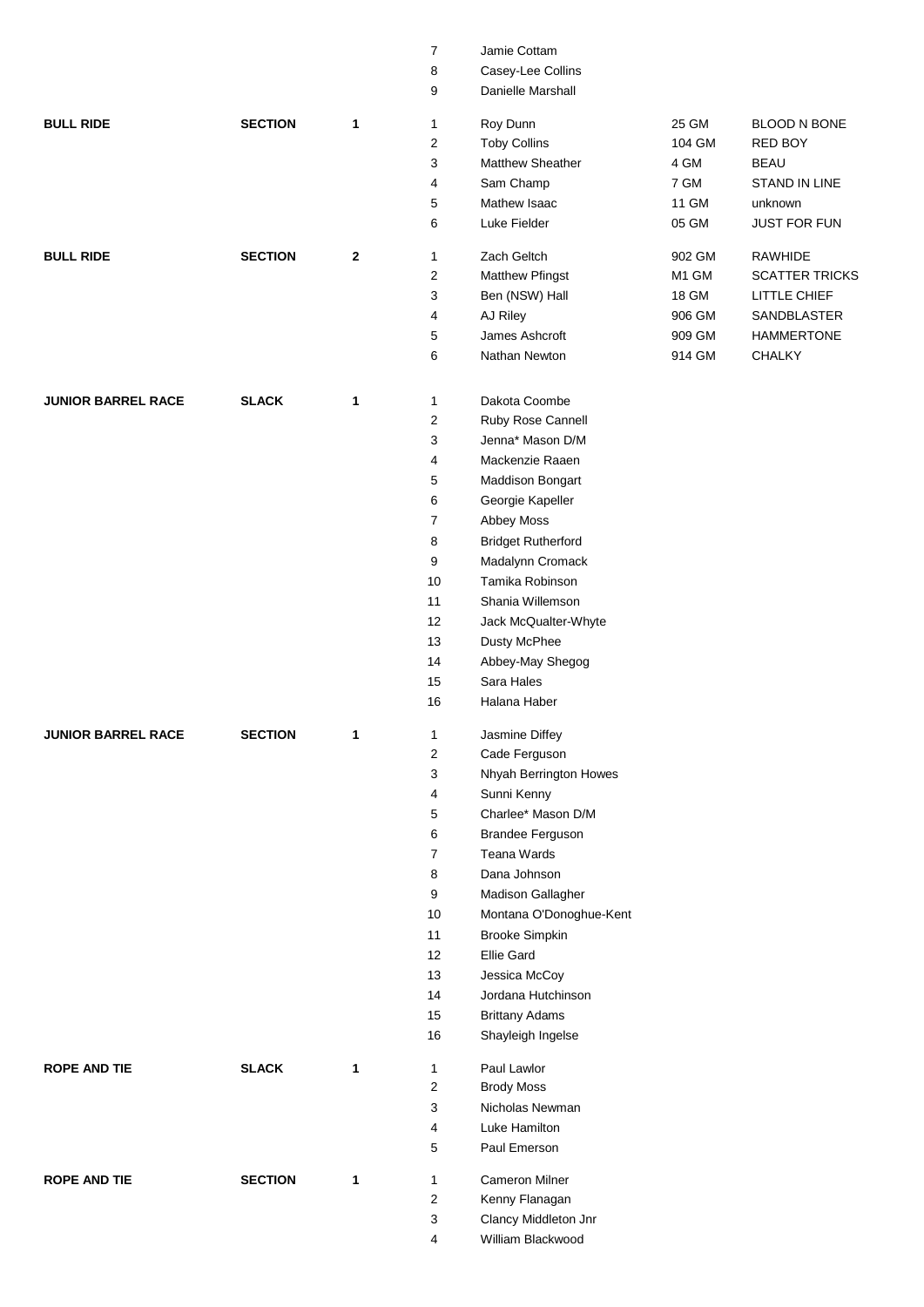| <b>ROPE AND TIE</b>    | <b>SECTION</b> | $\mathbf{2}$ | 1              | Glen W Perkins                 |         |        |                           |
|------------------------|----------------|--------------|----------------|--------------------------------|---------|--------|---------------------------|
|                        |                |              | 2              | <b>Stuart McGuire-Spalding</b> |         |        |                           |
|                        |                |              | 3              | <b>Terry Evison</b>            |         |        |                           |
|                        |                |              | 4              | Kolt Ferguson                  |         |        |                           |
|                        |                |              | 5              | Clay Bush                      |         |        |                           |
| <b>SADDLE BRONC</b>    | <b>SECTION</b> | 1            | 1              | Cody Angland                   |         | 0616GM | unknown                   |
|                        |                |              | $\overline{2}$ | <b>Brad Pierce</b>             |         | 0614GM | <b>SECRET SISTER</b>      |
|                        |                |              | 3              | <b>Toby Collins</b>            |         | 0609GM | <b>QUEEN BEE</b>          |
|                        |                |              | 4              | <b>Heath Chalmers</b>          |         | 0625GM | <b>SCAR</b>               |
|                        |                |              | 5              | Cameron Webster                |         | 0309GM | <b>HIGHWAY PATROL</b>     |
|                        |                |              | 6              | Dean Oliver                    |         | 0203GM | CHANTELLE                 |
|                        |                |              | $\overline{7}$ | Adrian Chong                   |         | 0425GM | <b>TOP SHELF</b>          |
|                        |                |              | 8              | Jake Finlay                    |         | 0304GM | SAVIS                     |
|                        |                |              | 9              | Peel Tribe                     |         | 0501GM | <b>MISS KINGS WAY</b>     |
|                        |                |              | 10             | Zach Geltch                    |         | 0649GM | I WORK ALONE              |
|                        |                |              | 11             | Tim Hammond                    |         | 0303GM | <b>HIPPI</b>              |
| <b>SADDLE BRONC</b>    | <b>SECTION</b> | $\mathbf 2$  | $\mathbf{1}$   | <b>Ben Mallia</b>              | 042GM   |        | <b>CAJOUN LADY</b>        |
|                        |                |              | $\overline{2}$ | Tom Knight                     |         | 0225GM | PRETTY WOMAN              |
|                        |                |              | 3              | Hayden Schnitzerling           |         | 0617GM | <b>WISH LIST</b>          |
|                        |                |              | 4              | Allan Powell                   |         | 0101GM | <b>CORRYONG KID</b>       |
|                        |                |              | 5              | Clayton Hoch                   |         | 0206GM | STILL A SECRET            |
|                        |                |              | 6              | Mark Collins                   | 025GM   |        | CHEYENE TOP               |
|                        |                |              | $\overline{7}$ | <b>Tyler Pendergast</b>        |         | 0325GM | GIRL<br><b>JINGLE BOB</b> |
|                        |                |              | 8              | Cecil Luxford                  |         | 0402GM | CAJOUN MAN                |
|                        |                |              | 9              | Michael Maher                  | 500GM   |        | <b>LITTLE WARRIOR</b>     |
|                        |                |              | 10             | John McNamee                   |         | 0208GM | PERFECT MATCH             |
|                        |                |              | 11             | Samuel Osborne                 |         | 0612GM | KING OF ROSES             |
| <b>STEER WRESTLING</b> | <b>SLACK</b>   | 1            | 1              | <b>Nick Painter</b>            |         |        |                           |
|                        |                |              | $\overline{2}$ | Gene McDonald                  |         |        |                           |
|                        |                |              | 3              | <b>Tyler Pendergast</b>        |         |        |                           |
|                        |                |              | 4              | Scott Shegog                   |         |        |                           |
|                        |                |              | 5              | Tony Azzopardi                 |         |        |                           |
|                        |                |              | 6              | <b>Brenton Bell</b>            |         |        |                           |
|                        |                |              | $\overline{7}$ | Mark Gibb                      |         |        |                           |
|                        |                |              | 8              | Clancy Middleton Jnr           |         |        |                           |
|                        |                |              | 9              | Rinsie Jamieson                |         |        |                           |
| <b>STEER WRESTLING</b> | <b>SECTION</b> | $\mathbf{1}$ | 1              | <b>Terry Evison</b>            |         |        |                           |
|                        |                |              | $\overline{2}$ | <b>Mark Price</b>              |         |        |                           |
|                        |                |              | 3              | Gavin Walker                   |         |        |                           |
|                        |                |              | 4              | Ryley Gibb                     |         |        |                           |
|                        |                |              | 5              | Lee Kimber                     |         |        |                           |
|                        |                |              | 6              | Luke Hamilton                  |         |        |                           |
|                        |                |              | $\overline{7}$ | Cameron Bell                   |         |        |                           |
|                        |                |              | 8              | Paul Kenny                     |         |        |                           |
|                        |                |              | 9              | George Wheeler                 |         |        |                           |
| <b>STEER WRESTLING</b> | <b>SECTION</b> | $\mathbf 2$  | 1              | Mark Patterson                 |         |        |                           |
|                        |                |              | $\overline{2}$ | Ryan Inman                     |         |        |                           |
|                        |                |              | 3              | William Blackwood              |         |        |                           |
|                        |                |              | 4              | Glenn Lefoe                    |         |        |                           |
|                        |                |              | 5              | Dean Hensley                   |         |        |                           |
|                        |                |              | 6              | Rod Thorp                      |         |        |                           |
|                        |                |              | $\overline{7}$ | <b>Cameron Milner</b>          |         |        |                           |
|                        |                |              | 8              | Thomas Durbidge                |         |        |                           |
| <b>TEAM ROPING</b>     | <b>SLACK</b>   | $\mathbf{1}$ | 1              | Mark Gibb<br>/ Ryley Gibb      |         |        |                           |
|                        |                |              | $\overline{c}$ | <b>Stuart McGuire-Spalding</b> | / Peter |        |                           |

Lee Kimber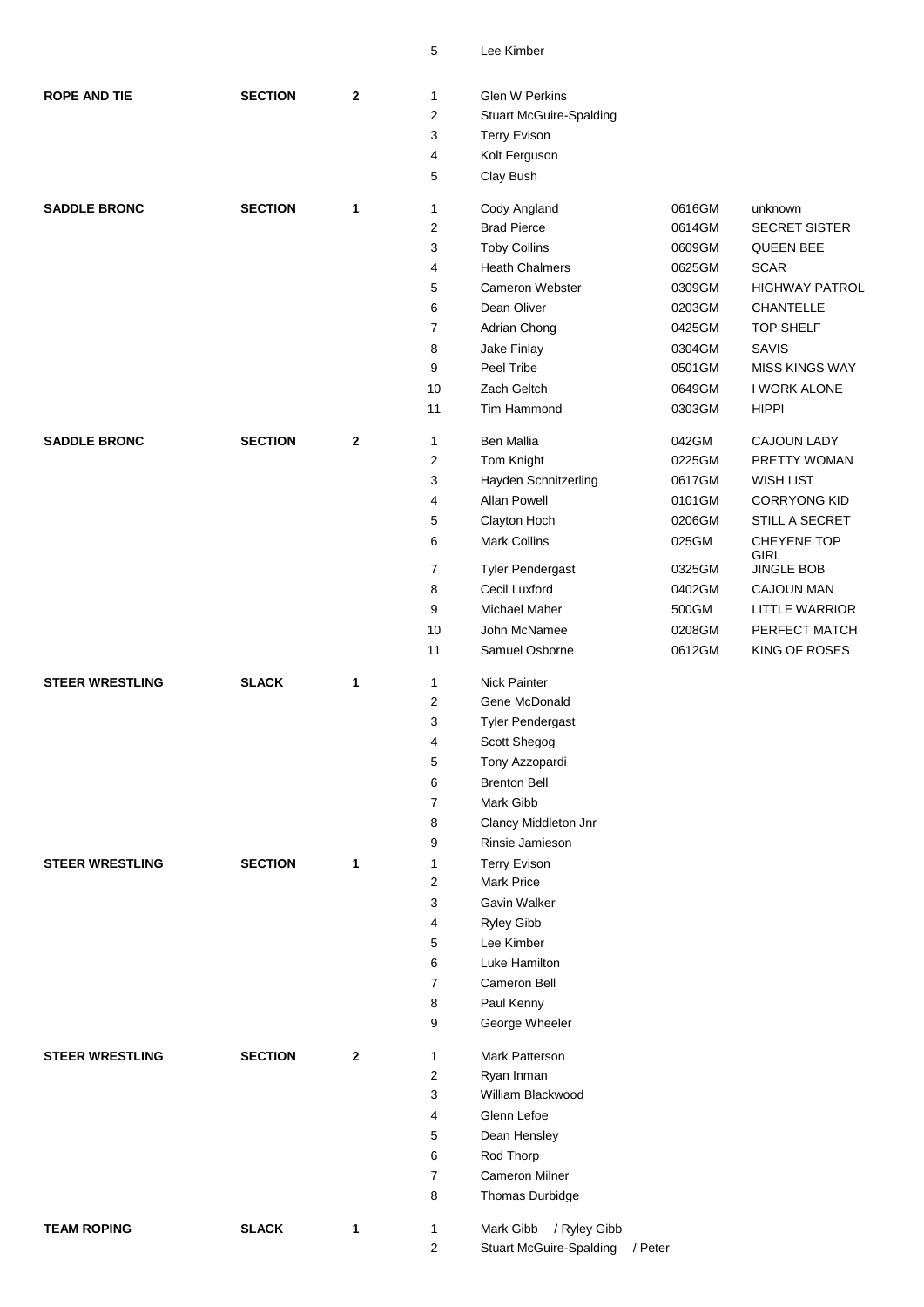#### Spalding

| 3 | Gary Tielen / Rod Thorp                 |
|---|-----------------------------------------|
| 4 | Chris Savas / Clem Heath D/M            |
| 5 | Garry McPhee / Jonty Raaen              |
| 6 | Glen W Perkins / Lee Kimber             |
| 7 | Heath Litchfield / Aaron Bookluck       |
| 8 | Jacob Gaffey / Todd Gaffey              |
| 1 | Kolt Ferguson / Colin Ferguson          |
| 2 | / Chris McPhee<br><b>Brenton Bell</b>   |
| 3 | Kenny Flanagan / Shane Mirams           |
| 4 | Cherie O'Donoghue / Daniel<br>Kapeller  |
| 5 | Andrew McQualter-Whyte / Sally<br>Malay |
| 6 | Dean Beattie / Ben Mallia               |
| 7 | Sarah Hoare / Frank Hoare               |
| 8 | Clay Bush / Wendy Caban                 |
| 1 | Gene McDonald / Lindsay<br>Rosetta      |
| 2 | Cameron Milner / Cameron Bell           |
| 3 | Clancy Middleton Jnr / Brody<br>Moss    |
| 4 | Terry Evison / Corey Heath              |
| 5 | Jill Lyons / Mark Lyons                 |
| 6 | Andy Litchfield / Milan Litchfield      |
| 7 | Michael Gaffey / Bob Holder             |
| 8 | Kym Michaelis / Luke Hamilton           |

# **PROGRAM**

**SLACK Rope and tie Team roping Ladies breakaway roping Team roping Ladies breakaway roping Steer wrestling Ladies barrel race Jnr barrel race**

**TEAM ROPING SLACK** 2

**TEAM ROPING SECTION** 1

## **MAIN**

**Grand Entry Bareback Team toping 2 nd div bull ride Ladies breakaway roping Saddle bronc ride Rope and tie Bull ride Steer wrestling' Ladies barrel race**